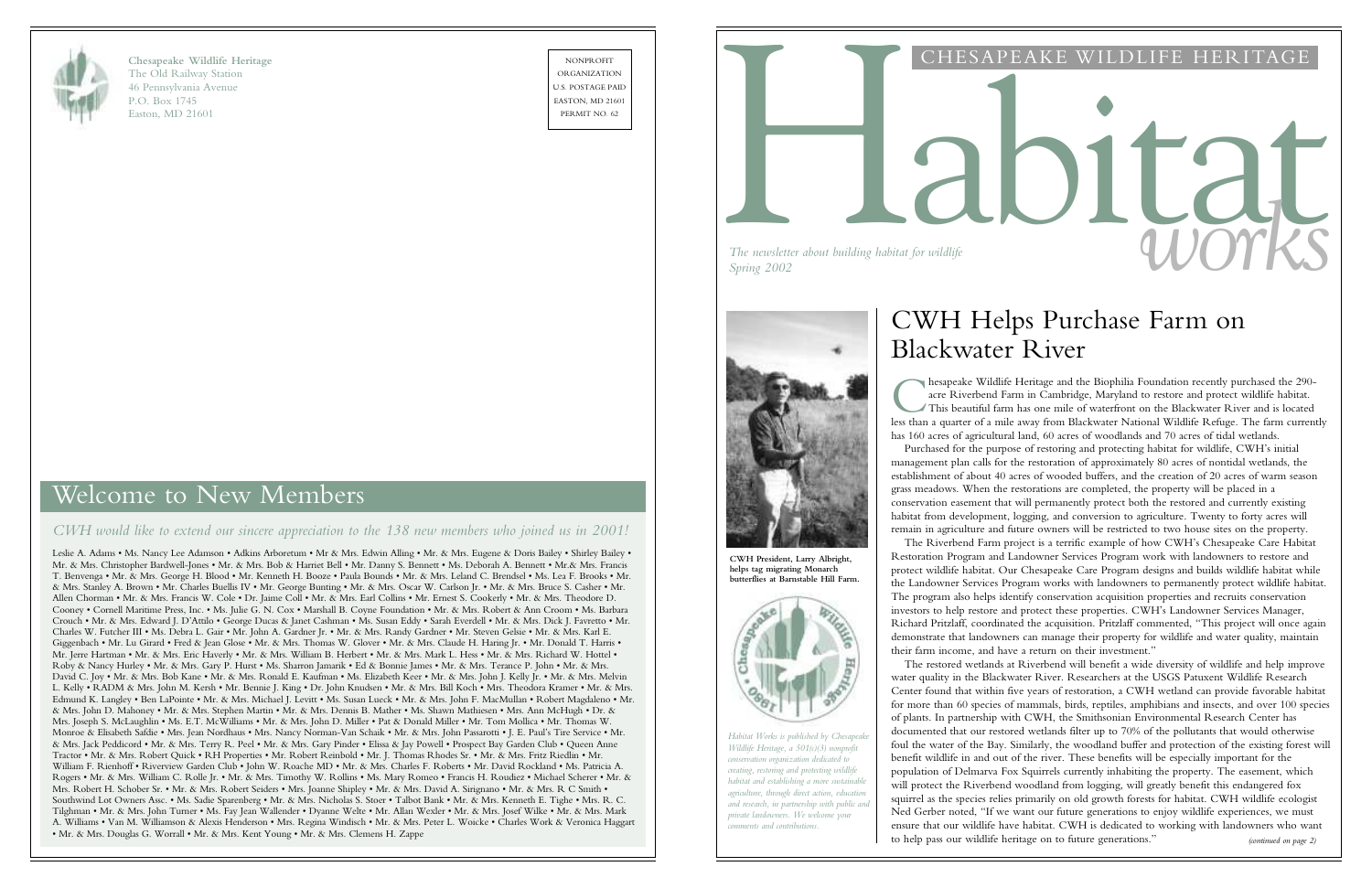The Riverbend project also helps realize numerous goals of the Chesapeake 2000 Agreement. This agreement provides the framework in which Maryland, Virginia, Pennsylvania, the District of Columbia and the federal government will work to help improve the health of the Chesapeake Bay ecosystem. The goals include restoring and protecting wetlands and woodlands, and permanently protecting 20% of the land in the watershed. The preamble of the Chesapeake 2000 Agreement states: "...we recognize the importance of viewing this document in its entirety with no single part taken in isolation of the others." We believe the Riverbend Farm project will be an excellent example of this statement.



Be sure to mark your calendar for CWH's popular seminar series, hosted by Andi Pupke. All workshops are held at the Old Railway Station in Easton and are free to the public. Please call 410-822-5100 to register.

**March 21, 7 p.m. LANDSCAPING FOR WILDLIFE & INVITING BIRDS TO YOUR BACKYARD** Learn which native plants added to your yard will attract wildlife and some backyard birdfeeding tips. Watching birds is fun, but seeing birds close up while benefitting from something you have put there is even better.

#### **June 20, 7 p.m.**

For the past two years, CWH's<br>Andi Pupke has been tagging<br>migrating Monarchs along the<br>Chester River. We have been taking part or the past two years, CWH's Andi Pupke has been tagging migrating Monarchs along the

**BLUEBIRDS IN YOUR BACKYARD** You can provide safe habitat for this beautiful songbird. Learn some of the natural history of these bright blue birds and how to bring them to your property.

**September 19, 7 p.m.** 

## *Chesapeake Wildlife Heritage Board of Directors*

Larry Albright, *President* George Ball, *Secretary* Bob Reynolds,*Treasurer* Ron Bieberich Judge Alfred Burka George Corey John Eckenrode Shep Krech, M.D. Steve Linhard Ralph Partlow Bill Reybold Patricia Roche Victoria Zuckerman John Murray Esq, *Advisor* Dennis Whigham PhD, *Advisor*

#### *Chesapeake Wildlife Heritage Staff*

Ned Gerber, *Director* Michael Robin Haggie Mike Rajacich Richard Pritzlaff Andi Pupke Chris Pupke Arlene Seaman Sandy Parker Susanna Engvall George Newman Austin Jamison Daniel Sterling

#### *Chesapeake Wildlife Heritage*

The Old Railway Station 46 Pennsylvania Avenue P.O. Box 1745 Easton, Maryland 21601

410-822-5100 410-822-4016 fax info@cheswildlife.org www.cheswildlife.org

*Printed on Recycled Paper*

in a large study headed by the University of Kansas' Department of Entomology. Why are we tagging these beautiful butterflies? We are trying to help clear

up the mystery of how inexperienced Monarchs from all over the U.S. and parts of Canada end up in the same roosts in Mexico every year. In the process, we will help preserve habitat along their migration route.

Unlike most other insects in temperate

climates, Monarch butterflies cannot survive a long cold winter. Instead, they spend the winter in roosting spots in a warmer climate. Monarchs west of the Rocky Mountains travel to small groves of trees along the California coast. Those east of the Rockies fly farther south to the forest high in the mountains of Mexico. The Monarch's migration is driven by seasonal changes, day length and temperature changes.

No other butterfly migrates as far as the Monarch of North America. Masses of Monarchs fly to the same winter roosts each year, some traveling up to three thousand miles. They are the only butterfly to make such a long, two-way migration. Their migration is more the type expected only from birds and whales, but unlike birds and whales, individual Monarchs can only make a two-way trip once, making it only partially "round trip." It is the "grandchildren" of the Monarchs that left the East Coast in the fall, that return there the following spring.

In the late summer and early fall the last brood of Monarchs for that year, emerge from their chrysalides. They are biologically and behaviorally different from those emerging during the summer. Even though these butterflies look like summer adults, they won't mate or lay eggs until the following spring. Instead,

they prepare for a strenuous flight.

These late summer adults store fat in their abdomen, which is a critical element of their survival for the winter. This fat not only fuels their flight of up to 3,000 miles, but it must last them until the following spring when they begin their flight back north because they do not nectar while in Mexico. As they migrate northwards, Monarchs will stop to nectar and actually gain weight during the entire trip.

The first generation of Monarchs returning from Mexico, will stop along the Gulf Coast from Texas to Florida, lay eggs and die. The eggs hatch, and the second generation Monarchs head for the Great Lakes region, lay eggs and die. Later, the third generation of Monarchs hatch and fly to the East Coast, where they breed and die.

Depending on the climate, there may be many broods during the summer months. The butterflies produced during this time are only living a short period of time and are concerned only with eating and breeding.

Given the great numbers of Monarchs (up to 100 million) that gather to migrate each fall, it is hard to imagine them facing any threat of extinction. In reality, however, Monarchs and their annual migration are seriously threatened by human activities in both their summer and over-wintering sites. The vast prairies that once were full of milkweed have been plowed under for many decades. U.S. farmers and road crews use an estimated 620 million pounds of herbicides yearly to stifle the growth of these types of native plants.

In the U.S., Monarchs are facing direct habitat destruction caused by humans. New roads, housing developments, and agricultural expansion all transform the natural landscape in ways that make it impossible for Monarchs to live and reproduce there.

CWH has been working with private landowners since 1980 to restore and protect wildlife habitat on private and public lands. Our wetland and meadow restorations are directly benefitting Monarchs and many of our other native wildlife.

# The Journey of the Monarch *Andi Pupke*

#### **From Top to Bottom:**

**CWH Agricultural Wildlife Ecologist, Robin Haggie, pulls the "Nitrogen Side Dress Injector," a piece of equipment used in our Sustainable Agriculture Program which limits fertilizer runoff by injecting nitrogen right next to the plant instead of broadcast spraying.**

# CWH In Action



## CWH Seminars

#### *(continued from page 1)*

**CWH Wildlife Technician, Geordie Newman puts down a wetline during a controlled meadow burn.**



Visit our website at:www.cheswildlife.org

**Volunteers build Wood Duck Boxes at the National Aquarium in Baltimore for the CWH annual box building event.**

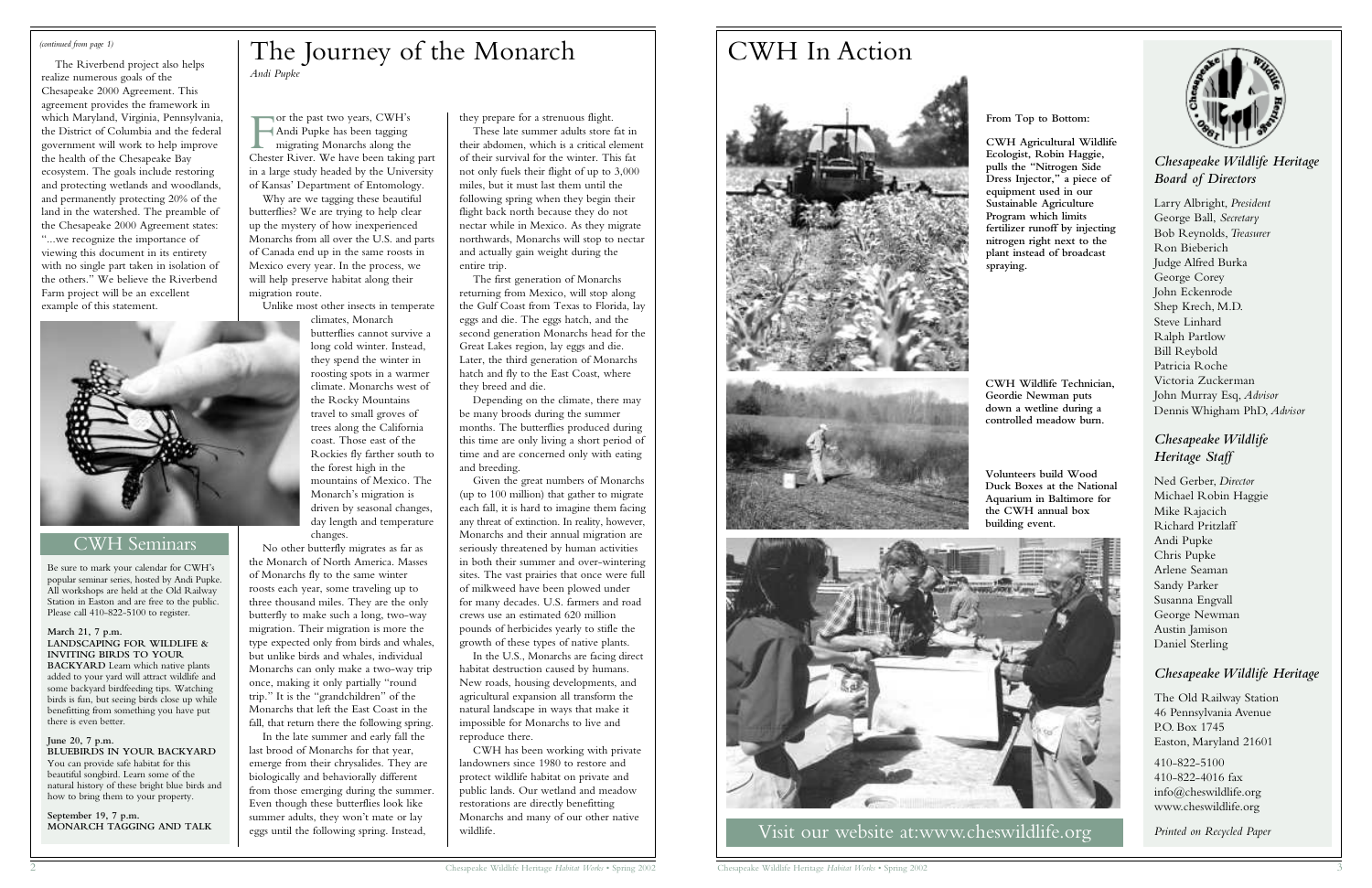E<br>energy lectric right-of-way (ROW) corridors are often looked upon as a necessary evil to supply the energy needs of today. However, as agriculture has intensified and "old field" habitat has become increasingly rare, power line corridors have assumed tremendous importance as the "last refuges" of suitable habitat for many rare plants in Maryland. Many of these species not only thrive in these ROWs but actually require perturbed and non-forested areas to survive. With over 600 miles of power line rights-of-way on the Delmarva Peninsula, some 6,600 acres of great wildlife habitat are right under our very nose.

Until only two decades ago, most of Delmarva's power lines ROWs were periodically mown to keep tall trees from growing into the electric lines and interrupting service to customers. Conectiv discovered that mowing a ROW for

Through selective herbicide treatments, unwanted vegetation is eliminated in favor of the preferred low growing plants. Once these low growing plants are established, less maintenance is needed because the shrubs and grasses slow down the growth of trees by competition.

Since 1983, Conectiv Power Delivery has gradually implemented an integrated vegetation management (IVM) system, which included hand-cutting, mechanical control, herbicide treatment, cultural methods, and biological control. These methods have not only produced a significant cost savings to the company, but have also created thousands of acres of potential wildlife habitat along ROWs in Maryland, Delaware and Virginia.

Recognizing the unique habitat of these ROW areas, Conectiv and CWH have partnered for over 10 years to carry out several ROW succession studies

maintenance purposes is both expensive and dangerous as well as very destructive to wildlife using the ROW. Mowing in the spring and early summer destroys the nests of ground nesting birds like the Northern Bobwhite and kills mammals and reptiles, like rabbits and box turtles.

Not only is mechanical cutting disruptive to wildlife, it also allows nature's power of regeneration to flourish. Within only two years a single Red maple stump can resprout more than 30 new trees from it's established root system. These fast growing resprouts are often more dense than the previous stems, making it even harder to get rid of them as they out compete other plants for available growing space.

The judicious use of herbicides is another method used in ROWs to manage plant species and control the regrowth of established, yet unwanted, species.

# CWH and Conectiv Partner for Wildlife: *Habitat Diversity in Power Line Rights of Way*

# Ask Andi *Questions & Answers about wildlife*

*By Andi Pupke*

*The wildflower meadows along the roadside and in the medians are gorgeous in the spring. I am thinking of putting a small meadow in my yard.What benefits to wildlife do these meadows have and what type of seed should I use?*

The wildflower meadows along the roadsides are typically established using non-native mixes of wildflowers as well as a good deal of chemical. The blooms are so plentiful and pretty, because those meadows are often replanted each year, which requires a lot of time and money. The seed alone can cost as much as \$500 per acre.

As far as wildlife is concerned, a meadow with just wildflowers (like the roadside meadow) does not provide as much habitat as it could if it has native warm season grasses included. These grasses will produce more seed and come back year after year. The quantity of wildflower blooms, however, will decrease each year and will have to be over seeded every 2-3 years to maintain maximum bloom.

A warm season grass and wildflower meadow offers assorted birds and small mammals cover and seed during the Fall & Winter. It also attracts beneficial insects to pollinate flowers and feed young broods of ground nesting birds during the growing season. Of course, a meadow is almost always better for wildlife than a well manicured lawn.

If you decide to create a wildflower meadow, it is best to use wildflowers native to our area. The seed you use should come from a licensed and reputable seed provider, not from a discount retail store. Many times the wildflower seed mixes from discount stores have a poor species mix, and are poor in quality despite how nice the picture of the meadow looks on the box. A certified seed provider should be able to tell you the seed's purity and germination rate as well as the source of the seed.

The success in planting and maintaining a wildflower meadow is mostly in the establishment stage. It can take up to a full year to prepare the site correctly. If your yard is currently in fescue, the area to be planted should be sprayed with Round-up in the early spring and left alone throughout the summer. When the fescue begins to grow again near the end of the summer, it should be sprayed again. Do not turn over the soil, as it will only expose weed seeds to the sun, causing them to germinate. Plant your meadow with a no-till drill in late fall or early winter depending on the weather.

CWH includes wildflowers in our large-scale warm season grass meadows, however, we do not plant strictly wildflower meadows since they do not benefit wildlife as much as warm season grass meadows. Good Luck!

# CWH In Action





Visit our website at: www.cheswildlife.org

#### **Top to Bottom:**

**CWH Wildlife Ecologist/Director, Ned Gerber, and Austin Jamison, CWH Wildlife Technician, use a laser level to survey a site for a future wetland.**

**Foxwell's Land Improvement use a "pan" to move earth for a 36 acre wetland at Canterbury Farm.**

**Mike Rajacich, CWH Senior Wildlife Technician, fills a Wood Duck Box with fresh nesting material.**

#### BOOK RECOMMENDATIONS FOR THE BACKYARD WILDLIFE ENTHUSIAST

throughout the Eastern Shore to determine the effects of clearing and maintenance methods on plants and wildlife. Some of these study areas include ROWs through the Delaware Nature Society sanctuary at Abbott's Mill in DE and along St. Michael's Road in Talbot County. Most recently, Conectiv and CWH are conducting several long and short term studies of plant succession in and near the New Jersey Pine Barrens.

For years, the NJ Pinelands Commission has had a "no herbicide" rule in controlling plants in ROWs and have been using mowing and cutting methods instead. In partnership with Conectiv, CWH's Agricultural Wildlife Ecologist, Robin Haggie, is comparing several herbicide treated ROWs adjacent to the Pinelands, with mechanically cut ones within the Pine Barrens.

Data from this study will show what plant and wildlife diversity appears and becomes established after herbicide treatment versus what species are found in the ROW within the Pinelands that are mechanically cut. The data will also show that a well planned and carefully thought out management plan can have great applicability in utility ROW management keeping wildlife and their habitat in mind as a foremost utility objective.

**After Johnstone, R.A. & Michael R. Haggie 2001.**

- **•** *Peterson Field Guides, Birds' Nest* **by Hal Harrison**
- **•** *Butterflies of Delmarva* **by Elton Woodbury**
- **•** *Newcomb's Wildflower Guide* **by Lawrence Newcomb**
- **•** *The Birder's Handbook:A Field Guide to Natural History of North American Birds* **by Ehrlich, Dobkin and Wheye**
- **•** *Dragonflies Through Binoculars:A Field Guide to Dragonflies of North America* **by Sidney W. Dunkle**
- **•** *Chesapeake Bay:A Field Guide* **by Christopher P. White**